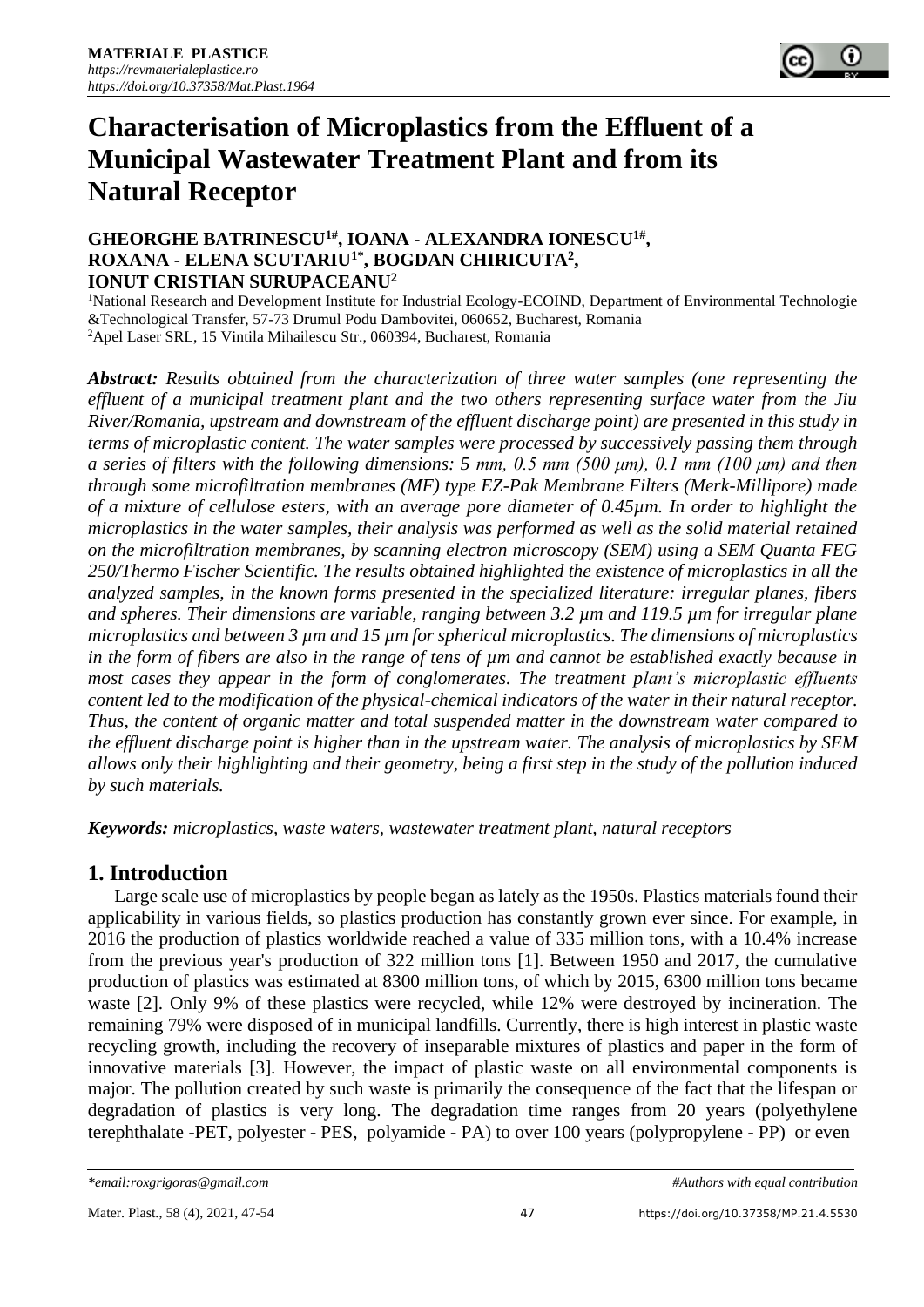

over 140 years in the case of polyvinylchloride - PVC and polytetrafluoroethylene - PTFE [4]. Time degradation processes of plastics under the influence of ultraviolet rays, mechanical processes (friction) or aerobic and anaerobic processes with the help of microorganisms [5], have the effect of crushing them to particles with micron and submicron dimensions. Starting with the year 2002, the first reports on the impact induced by these plastic residues appeared, especially on the marine environment [6]. The notion of "microplastics" (MPs) is then introduced in literature, and did not have an unanimously accepted definition from the beginning. Currently this notion refers to all plastic fragments with dimensions smaller than 5 mm. The appearance of these particles in all environmental components (soil, water, air) has led to an increase in concerns regarding the highlighting of the pollution induced by MPs, scientists, decision makers at various levels being engaged, (local, regional, national, international) and also the general public. Following these concerns, in the first stage, the MPs types and geometric shapes were identified. Thus, MPs from most of the currently used polymers were identified in the environmental factors mentioned above, in one of the following 3 forms: microspheres, microfibers and microfragments with irregular geometry. A large part of the MPs come from large plastic products (plastic bottles, fishing nets, packaging, bags) that decompose into smaller materials, both in the surface waters in which they were discharged and also during the process of storage on municipal landfills. Therefore, the major problems regarding the storage of waste with plastic content on municipal waste landfills are: a) the correct establishment of the waste code (to identify the type of landfill); b) the prediction of the ecological risk induced during the storage of these wastes. Both problems can be addressed by procedures generally valid for most types of waste [7-8]. In the case of non-compliant municipal landfills, MPs generated over time can migrate by leachate into the groundwater and from there into the surface water in the vicinity of the landfill. The presence of MPs on this route can be achieved through methodologies applicable to large categories of pollutants [9]. Other microplastics are introduced into the environment from the beginning with small dimensions. This is the case of microspheres present in personal care products that have exfoliating substances added - creams, shower gels, toothpaste. The microfiber fragments come from the household washing activities made on textile materials such as polyesters and polyamides. All mentioned MPs end up in the surface waters of natural receptors (rivers, lakes, seas, oceans) from the municipal wastewater discharged into them after treatment [10-12]. Identification and quantification of the MPs existing in the aqueous media (in wastewater and surface water in which they are discharged after treatment) is performed by various methods, the most used being scanning electron microscopy with energy-dispersive spectroscopy (SEM-EDS) [13], RAMAN and FTIR-ATR spectroscopy [14]. To highlight the pollution induced by the MPs presence in the flowing water, the quality of water from springs to their discharge point must be analysed using a monitoring system similar to that used to highlight the pollution induced by other pollutants [15-16]. For this purpose, large volumes of water will be taken which will then be processed by laborious methods until obtaining samples with relevant concentrations of MPs that allow their highlighting by the listed methods [17].

The article contains original results obtained in the research process of the separation of MPs from wastewater samples (effluent) from the treatment plant of Targu Jiu/Romania and surface water samples from its natural receptor (Jiu River/Romania), upstream and downstream from the wastewater discharge point. The aspects included in the article refer to the types of MPs identified in the samples analysed by scanning electron microscopy - SEM.

## **2. Materials and methods**

Wastewater samples discharged from the treatment plant of Targu Jiu (effluent) and its natural receptor (Jiu River), upstream and downstream were used in the experiments. The sampling points were established so that the samples were relevant to establishing the microplastic matrices from the 3 correlated aqueous media. Their coding and the coordinates of the sampling points are: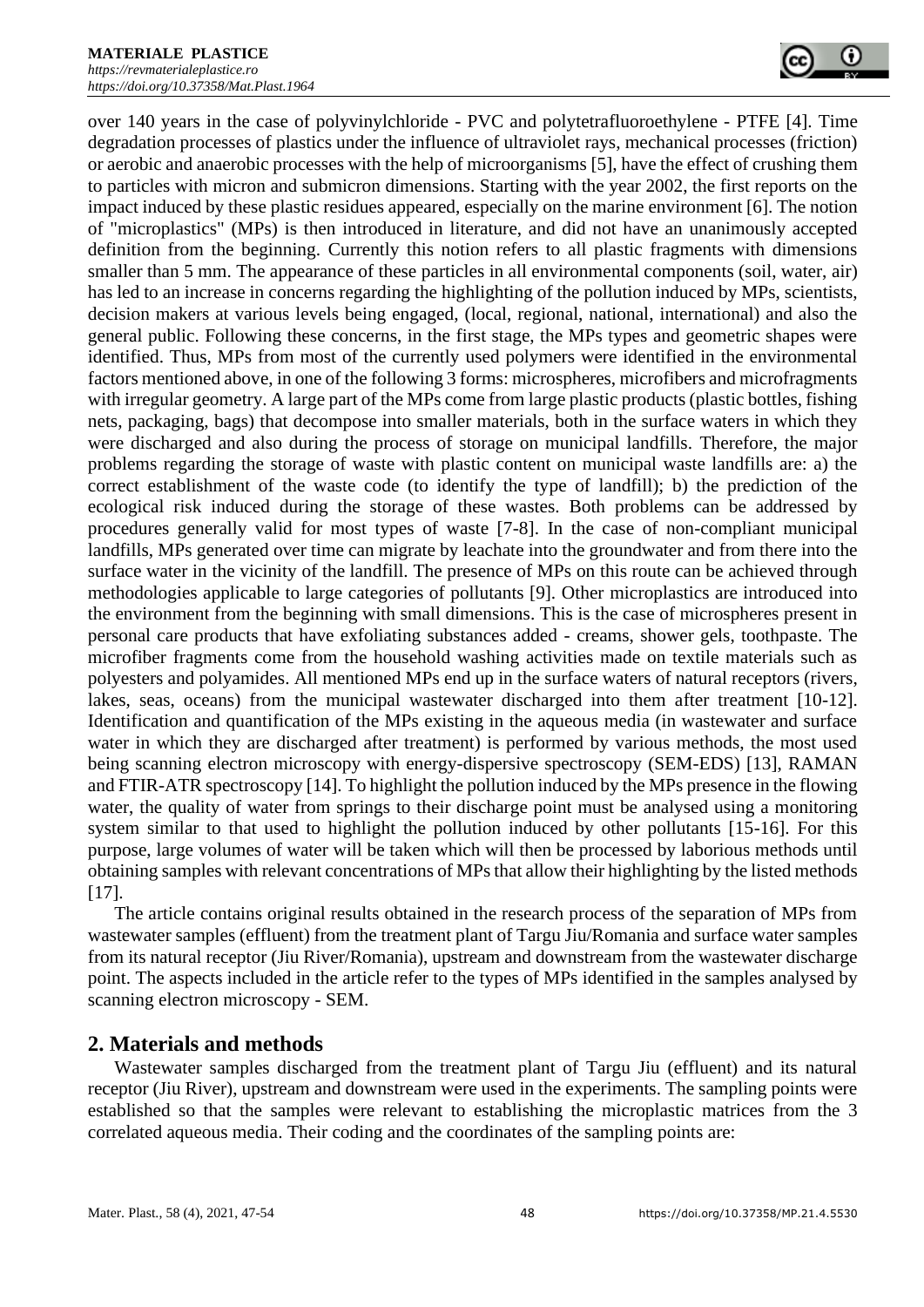P1 - water discharged from Targu-Jiu municipal treatment plant (effluent): 44º0'47.64'' N, 23º16'8.04'' E;

P2 - surface water (Jiu river) upstream of the treatment plant: 44º59'51.77'' N, 23º14'45.09'' E;

P3 - surface water (Jiu river) downstream of the treatment plant: 44º59'46.08'' N, 23º14'41.34'' E.

The water samples (40 liters each) were processed by successively passing through a series of filters with the following dimensions: 5 mm, 0.5 mm (500 μm), 0.1 mm (100 μm). After visual inspection, no microplastics were detected to fit the dimensions listed above. The experiments continued with the filtration of water from each sample through the microfiltration membranes (MF). The microfiltration operation was performed with the help of a vacuum Millipore installation, using EZ-Pak Membrane Filters (Merk-Millipore) type membranes made of a mixture of cellulose esters with a 47 mm diameter and an average pore diameter of 0.45 µm.

To highlight the microplastics in the water samples taken (P1-P3), their analysis was performed as well as the solid material retained on the microfiltration membranes, by scanning electron microscopy (SEM) using the SEM Quanta FEG 250 equipment, Thermo Fischer Scientific. These were coded as follows:

P4 - Membrane after microfiltration of the effluent from the treatment plant (P1);

P5 - Membrane after microfiltration of the water sample taken from the receptor upstream of the wastewater discharge point (P2);

P6 - Membrane after microfiltration of the sample water taken from the receptor downstream of the wastewater discharge point (P3).

At the same time, the water from samples P1-P3 was characterized from a physical-chemical point of view, by determining the indicators pH, chemical oxygen demand (COD) and total suspended solids (TSS). The analyzes were performed according to standardized methods. Thus, the value of the *p*H indicator was determined according to the method described in SR EN ISO 10523:2012, using a *p*Hmeter CONSORT C932. For the COD indicator the method described in SR ISO 6060:1996 was used, and for the TSS indicator the SR EN 872:2005 method was used. The interpretation of the values obtained for the mentioned indicators was made in reference to the limit values imposed by the Technical Norm NTPA-001/2005 regarding the establishment of the loading limits with pollutants of industrial and urban wastewater at the discharge in natural receptors.

## **3. Results and discussions**

Figure 1 shows images of the microfiltration membranes with solid material (including microplastics) retained on their surface.

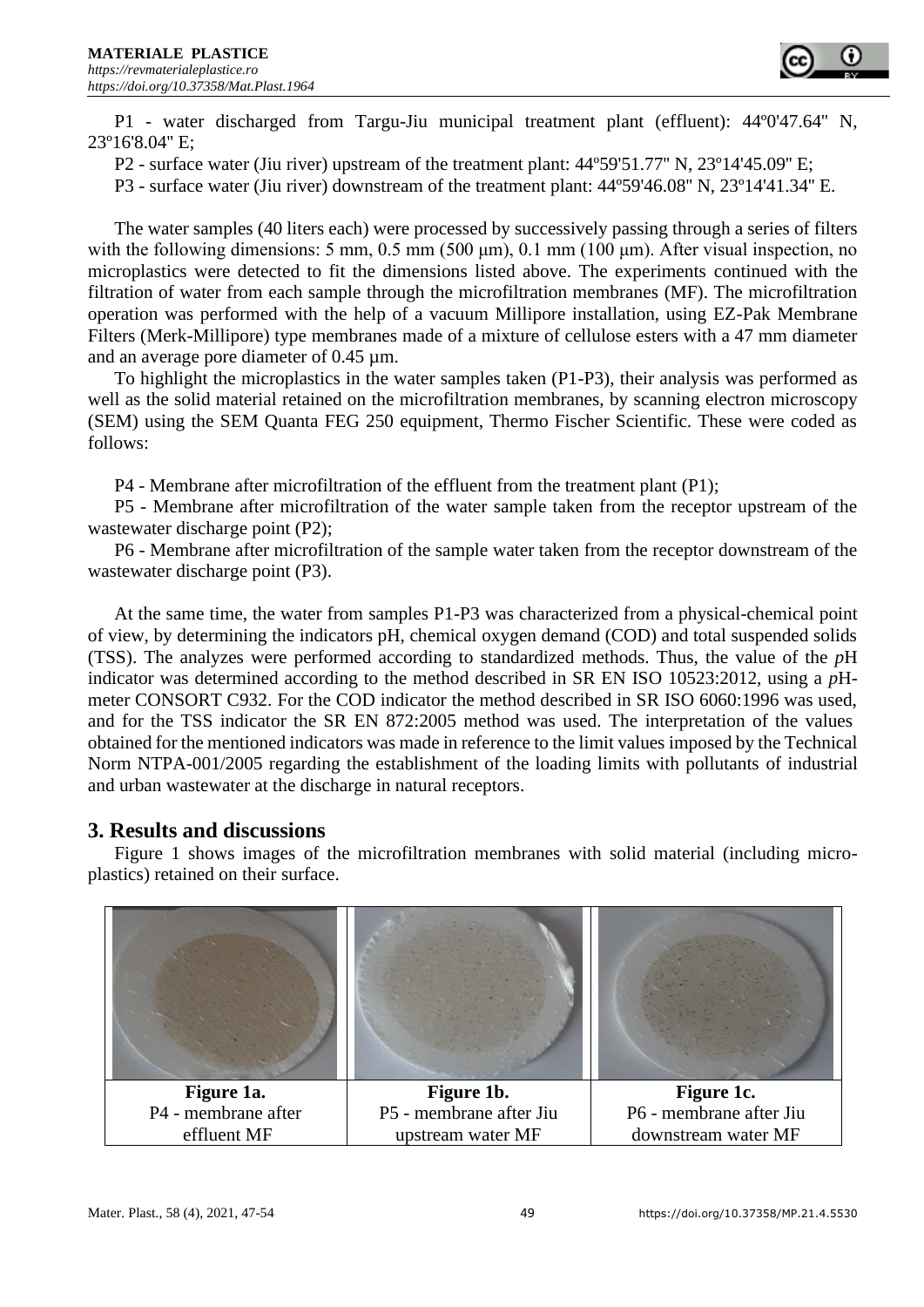

The visual analysis of these images highlights the fact that the effluent from the municipal treatment plant (Figure 1a) has a higher load of solid materials (including microplastics) than the waters of the natural receptor (Jiu River), both upstream (Figure 1b) as well as downstream (Figure 1c). At the same time, it can be seen from comparing the images Figure 1b and Figure 1c, the additional loading of the water from the natural downstream receptor with solid materials, brought together with the discharge of the effluent of the treatment plant in it. The mentioned findings are also confirmed by the results of the physical-chemical analyzes presented in Table 1.

| <b>L'able 1.</b> Nesults di the physical-chemical analyzes of waters from the samples F 1-F 3 |                         |      |      |      |              |
|-----------------------------------------------------------------------------------------------|-------------------------|------|------|------|--------------|
| <b>Indicator</b>                                                                              | <b>Measurement unit</b> |      |      |      | Limit values |
| pΗ                                                                                            | <i>p</i> H unit         | 7.08 | 7.13 |      | $6.5 - 8.5$  |
| COD                                                                                           | mgO <sub>2</sub> /L     | 26.4 | 7.6  | 20.3 |              |
| TSS                                                                                           | mg/L                    |      |      |      |              |

The results presented in Table 1 show that the effluent leads to a change in the values of the water indicators in the natural downstream receptor compared to those recorded upstream (P2 compared to P3). The changes are a consequence of the higher loading of the effluent water into the organic matter and suspended solids from upstream river water. Even if all the determined values are below the limit values imposed by NTPA-001/2005, it is found that the effluents of the treatment plants bring additional pollutants in natural receptors, including microplastics which represent a fraction of the suspended solids.

In Figures 2 to 4 the results obtained from the SEM analysis of the initial samples (P1-P3) are presented and in Figures 5 to 7 those of the membranes with solid materials retained by their microfiltration (P4-P6).

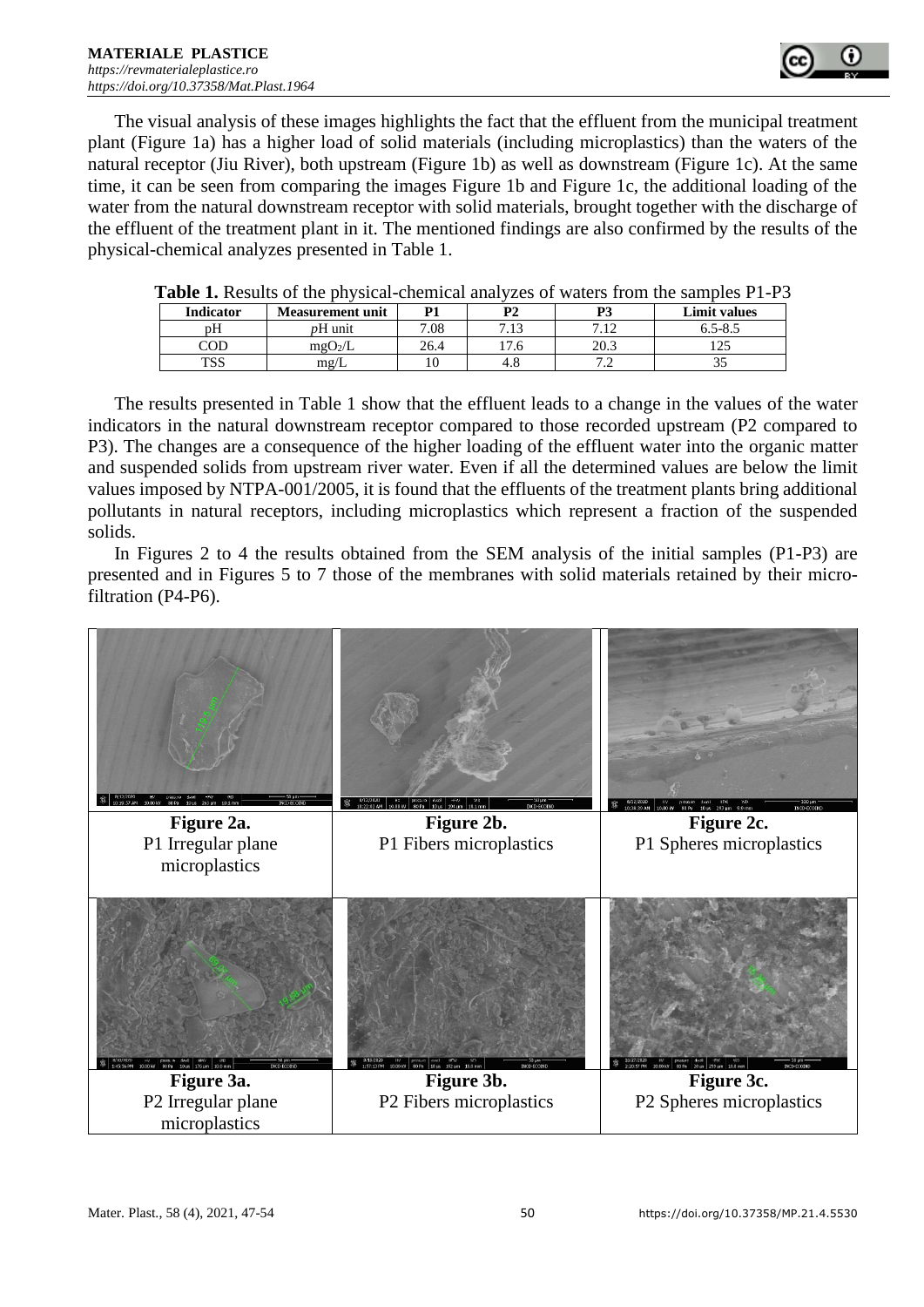**MATERIALE PLASTICE**  *[https://revmaterialeplastice.ro](https://revmaterialeplastice.ro/) https://doi.org/10.37358/Mat.Plast.1964*





As it can be seen from the images presented in Figures 2-7, microplastics are found in all the analyzed water samples in the known shapes: irregular planes, fibers and spheres. Their dimensions are variable, ranging between 3.2 µm and 119.5 µm for irregular plane microplastics and between 3 µm and 15 µm for spherical microplastics. The dimensions of microplastics in the form of threads are also in the range of tens of microns and cannot be established exactly because in most cases they appear in the form of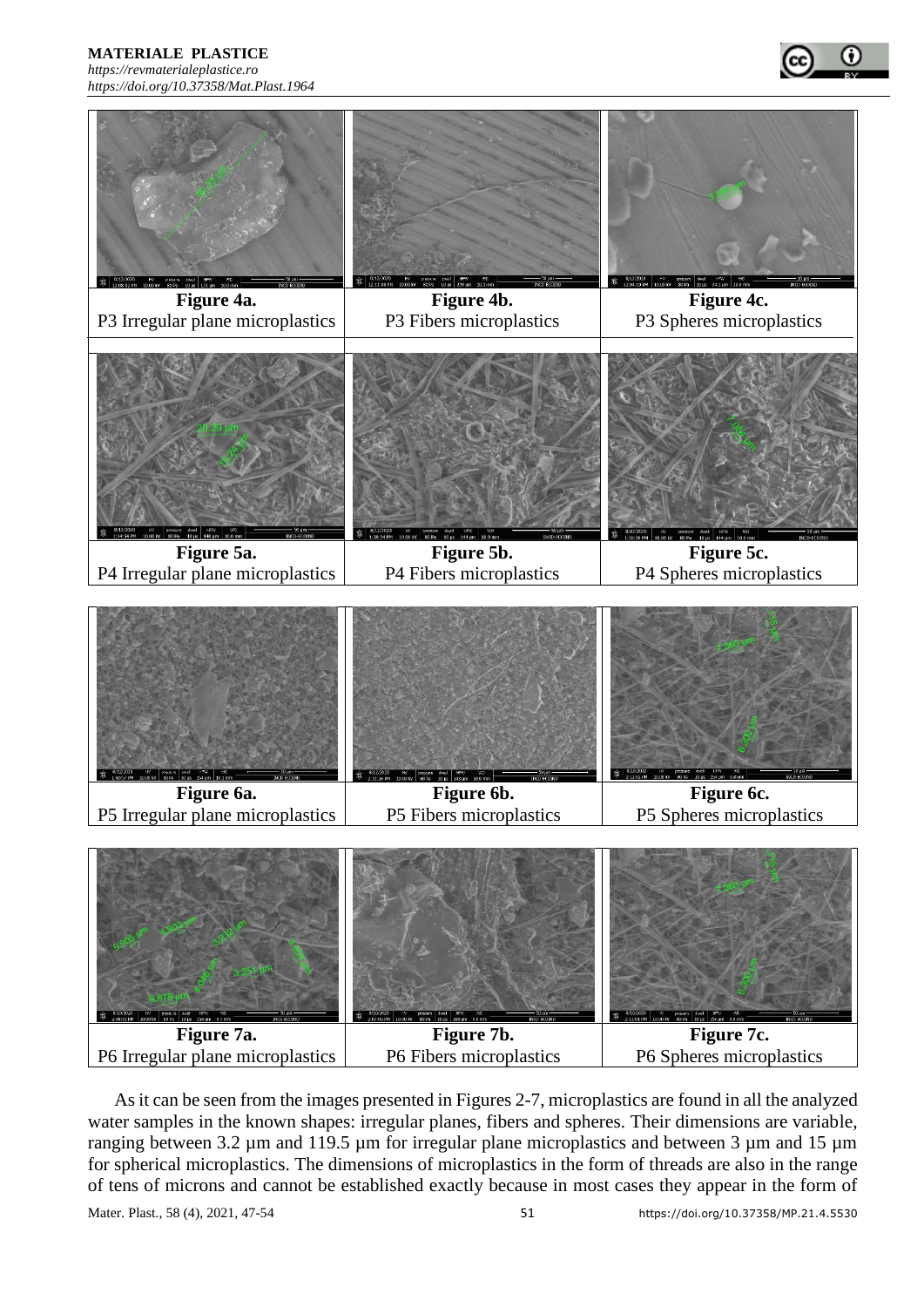conglomerates. The existing microplastics in the natural receiver of the Jiu River come either from the wastewater discharges prior to the sampling point (upstream, P1) or from the decomposition of packaging thrown into it along the flow route. Downstream from the effluent discharge point of the Targu Jiu treatment plant, the identified microplastics come from the upstream surface water as well as from the treated water. It is found that such microplastics are also found in the treated wastewater, that is not being fully biodegraded in the treatment plant. Quantifying the influence of the content of microplastics in the natural receptor (Jiu River) by the amount of microplastics brought by the wastewater is a complex problem as long as the natural receptor has a content of such contaminants in the upstream. The shape and dimensions of the microplastics retained on the surface of the MF membranes confirm the findings established in the case of the analysis of liquid samples (P1-P3). Logically, the abundance of microplastics on the surface of the MF membranes is much higher than in liquid samples and consequently more difficult to detect in SEM analyzes, especially since microplastics are retained on the filter material and other solid materials. Determining the nature of microplastics (the type of polymer they are made of) cannot be achieved by SEM analysis.

## **4. Conclusions**

The characterization by SEM analysis of the water samples taken from the effluent of a treatment plant as well as from its natural receptor (upstream and downstream) highlighted the existence of microplastics in all of them.

The microplastic content of the effluents of the treatment plants leads to the modification of the physical-chemical indicators of the water in their natural receptor. Thus, the content of organic matter and total suspended matter in the downstream water compared to the effluent discharge point is higher than in the water taken and analyzed upstream.

In correlation with the data from the specialized literature, in all the analyzed water samples microplastics with irregular geometry, fibers and spheres were identified. Their dimensions are in the spectrum of micrometers.

The results obtained are in accordance with the known aspects related to the fact that the presence of microplastics in the form of fibers and spheres in the municipal wastewater that enters the treatment plant is the consequence of household activities. The washing of clothes generates the release of textile fibers and the activities of body hygiene generate microplastics in the shape of spheres. Irregular microplastics come from the degradation of plastic waste introduced into municipal wastewater by the packaging thrown uncontrollably in the public space (parks, alleys, streets) entering in the collection system along with precipitations.

The microplastics existence in the effluent of the treatment plant is proof that the treatment technology that includes stages of physical, chemical and biological treatments does not ensure the total removal of pollutants such as microplastics, even if the limits imposed by environmental legislation are respected.

The analysis of microplastics by SEM allows only their highlighting and their geometry, being a first step for the study of the pollution induced by such materials.

**Acknowledgments:** This work was financially supported by the project *"Sistem inovativ de identificare si caracterizare a microplasticelor din apa prin spectrometrie RAMAN", "Innovative system for identification and characterization of microplastics in water by RAMAN spectrometry",*  Competitiveness Operational Programme 2014-2020, Project Promoting, identifying and implementing partnerships for knowledge transfer in industrial ecology SMIS 2014 +105581, Subsidiary contract no. 13674/30.08.2019.

#### **References**

1.\*\*\* Plastics Europe; Plastics-The Facts. An analysis of European Plastics Production, Demand and Waste Data (Plastics Europe, Brussels).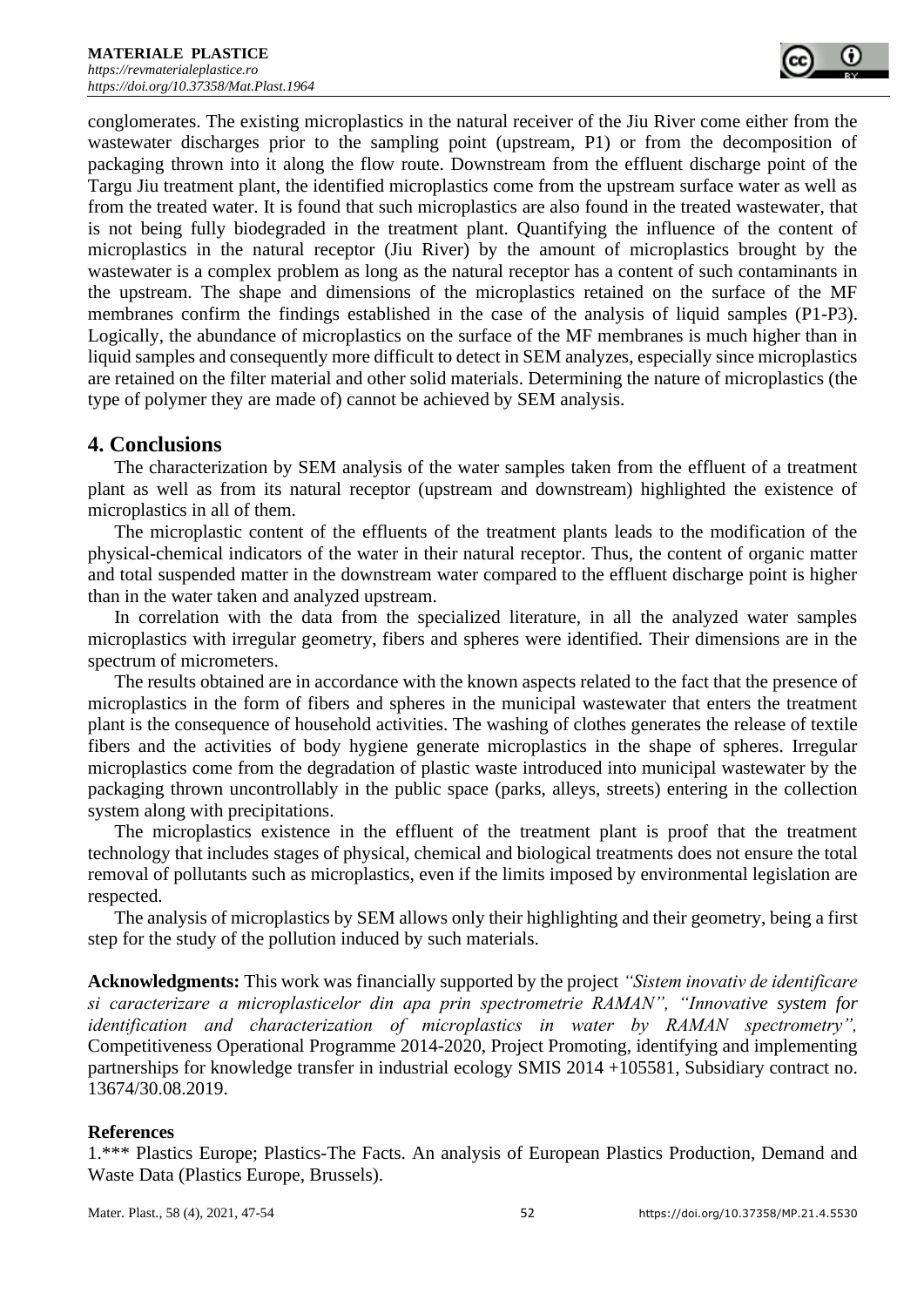

[http://www.plasticseurope.org/application/files/5715/1717/4180/Plastics\\_the\\_facts\\_2017\\_FINAL\\_for\\_](http://www.plasticseurope.org/application/files/5715/1717/4180/Plastics_the_facts_2017_FINAL_for_website_one_page.pdf) [website\\_one\\_page.pdf.](http://www.plasticseurope.org/application/files/5715/1717/4180/Plastics_the_facts_2017_FINAL_for_website_one_page.pdf) (accesed 29 June 2021)

2. GEYER R., JAMBECK JR., LAW KL, Production, use, and fate of all plastics ever made, *Sci Adv*., **3** (7), 2017, 1-5, http://doi 10.1126/sciadv.1700782.

3. CIOBANU R., BATRINESCU G., URSAN G.A., CARAMITU A.R., MARINESCU V., BORS A.M., LINGVAY I., Mechanical and Morphostructural Characteristics of Composite Materials Performed by Recycling Mixed Waste of Plastic and Paper, *Mater. Plast.*, **56**(3), 2019, 475-478, [http://doi.org/10.37358/MP.19.3.5212.](http://doi.org/10.37358/MP.19.3.5212)

4. PICO Y., BARCELO D., Analysis and Prevention of Microplastics Pollution in Water: Current Perspectives and Future Directions, *ACS Omega*, **4**, 2019, 6709-6719,

[http://doi.org/10.1021/acsomega.9b00222.](http://doi.org/10.1021/acsomega.9b00222)

5. MOHARIR, R.V., KUMAR, S., Challenges associated with plastic waste disposal and allied microbial routes for its effective degradation; A comprehensive review, *J. Cleaner Prod.*, **208**, 2019, 65-76, [https://doi.org/10.1016/j.jclepro.2018.10.059.](https://doi.org/10.1016/j.jclepro.2018.10.059)

6. DERRAIK J.G.B., The pollution of the marine environment by plastic debris: a review, Marine Pollution Bulletin, 44 (9), 2002, 842-852, [https://doi.org/10.1016/S0025-326x\(02\)00220-5.](https://doi.org/10.1016/S0025-326x(02)00220-5)

7. KIM, L., ARAMA, G.M., CUCIUREANU, A., GUTA, D., Handling specific issues of waste hazardousness evaluation according to waste type, *Environmental Engineering and Management Journal*, **17** (12), 2018, 2945-2956,

[http://www.eemj.icpm.tuiasi.ro/pdfs/vol18/full/no12/12\\_58\\_Kim\\_19.pdf](http://www.eemj.icpm.tuiasi.ro/pdfs/vol18/full/no12/12_58_Kim_19.pdf)

8. KIM, L., ARAMA, G.M., Ecological risk prediction in relation to the potential detrimental consequences at disposal of different industrial wastes, *Environmental Engineering and Management Journal*, **17** (9), 2018, 2201-2210,

[http://www.eemj.icpm.tuiasi.ro/pdfs/vol17/full/no9/18\\_188\\_Kim\\_17.pdf](http://www.eemj.icpm.tuiasi.ro/pdfs/vol17/full/no9/18_188_Kim_17.pdf)

9. STANESCU, B., BATRINESCU, G., KIM, L., Establishing interrelations between saturated and unsaturated zone premises for studyng hazards near municipal landfills. Case study, *Journal of Environmental Protection and Ecology*, **14** (4), 2013, 1608-1613, [https://23fc9e25-a-b7e9b206-s](https://23fc9e25-a-b7e9b206-s-sites.googlegroups.com/a/jepe-journal.info/jepe-journal/vol14-no4-2013/1608.pdf)[sites.googlegroups.com/a/jepe-journal.info/jepe-journal/vol14-no4-2013/1608.pdf](https://23fc9e25-a-b7e9b206-s-sites.googlegroups.com/a/jepe-journal.info/jepe-journal/vol14-no4-2013/1608.pdf)

10. KALCIKOVA G., ALIC B., SKALAR T., BUNDSCHUH M., ZGAJNAR-GOTVAJN A., Wastewater treatment plant effluents as source of cosmetic polyethylene microbeads to freshwater*, Chemosphere*, **188**, 2017, 25-31, [http://dx.doi.org/10.1016/j.chemosphere.2017.08.131.](http://dx.doi.org/10.1016/j.chemosphere.2017.08.131)

11. ZIAJAHROMI, S., NEALE, P.A., RINTOUL, L., LEUSCH, F.D.L., Wastewater treatment plants of a new approach to sample wastewater-based microplastics, *Water Research*, **112**, 2017, 93-99, <http://dx.doi.org/10.1016/j.watres.2017.01.042>

12. CONLEY, K., CLUM, A., DEEPE, J., LANE, H., BECKINGHAM, B., Watewater treatment plants as a source of microplastics to an urban estuary: Removal efficiencies and loading per capita over one year, *Water Research X*, **3**, 2019, 100030,<https://doi.org/10.1016/j.wroa.2019.100030>

13. BLAIR, R.M., WALDRON, S., PHOENIX, V.R., GAUCHOTTE-LINDSAY, C., Microscopy and elemental analysis characterization of microplastics in sediment of a freshwater urban river in Scotland, UK, *Environmental Science and Polluion Research*, **26**, 2019, 12491-12504,

<https://doi.org/10.1007/s11356-019-04678-1>

14. BLAIR, R.M., WALDRON, S., PHOENIX, V.R., GAUCHOTTE-LINDSAY, C., Micro- and nanoplastic pollution of freshwater and wastewater treatment systems, *Springer Science Reviews*, **5**, 2017, 19-30,<https://doi.org.10.1007/s40362-017-0044-7>

15. BATRINESCU, G., BIRSAN, E., VASILE, G., STANESCU, B., STANESCU, E., PAUN, I., PETRESCU, M., FILOTE, C., Identification of the aquatic ecosystems integrating variables in the Suceava hydrographic basin and their correlations, *Journal of Environmental Protection and Ecology*, **12** (4), 2011, 1627-1643,<http://handle.net/123456789/530>